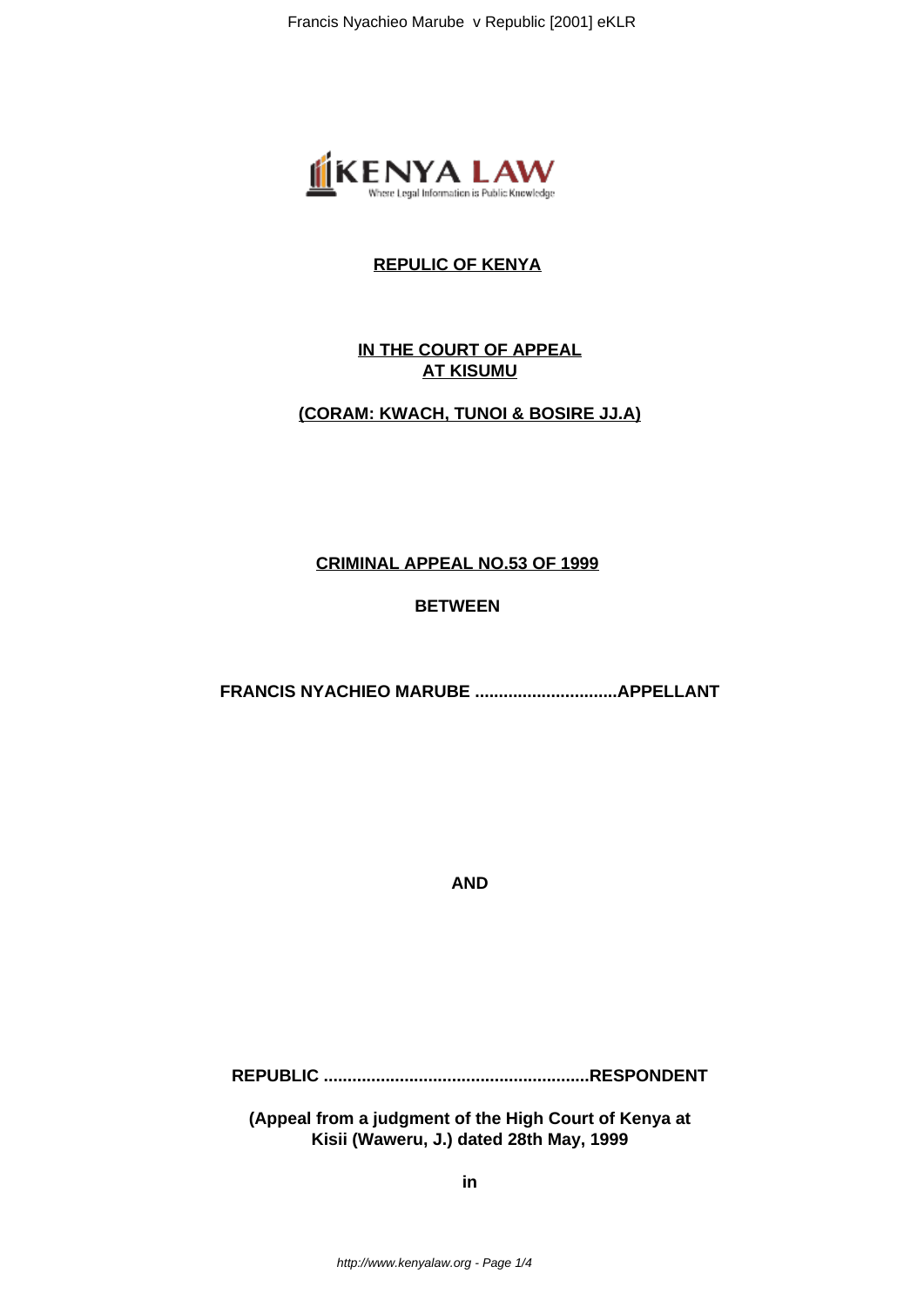**H.C.CR.C. NO.219 OF 1998) \*\*\*\*\*\*\*\*\*\*\*\*\***

# **ORDER OF THE COURT**

The appellant's first appeal to the superior court was against severity of sentence. That appeal was dismissed. His present appeal being an appeal against severity of sentence does not lie in view of the clear provisions of Section 361 of the Criminal Procedure Code. That being the case, this appeal is incompetent and is accordingly struck out.

Made at Kisumu this 11th day of June, 2002.

**R.O. KWACH**

**..................**

**JUDGE OF APPEAL**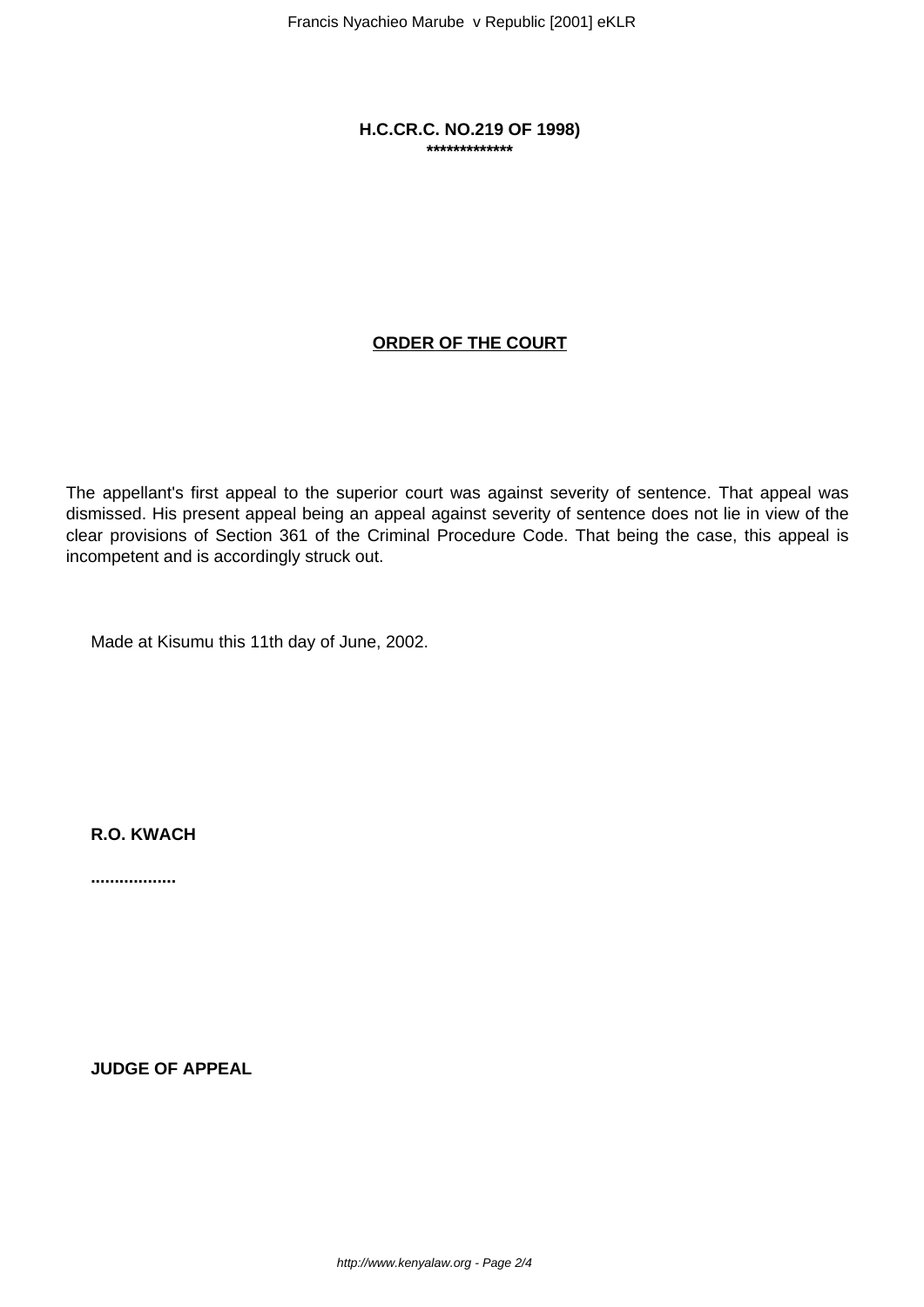Francis Nyachieo Marube v Republic [2001] eKLR

# **P.K. TUNOI**

**.................**

**JUDGE OF APPEAL**

**S.E.O. BOSIRE**

**...................**

**JUDGE OF APPEAL**